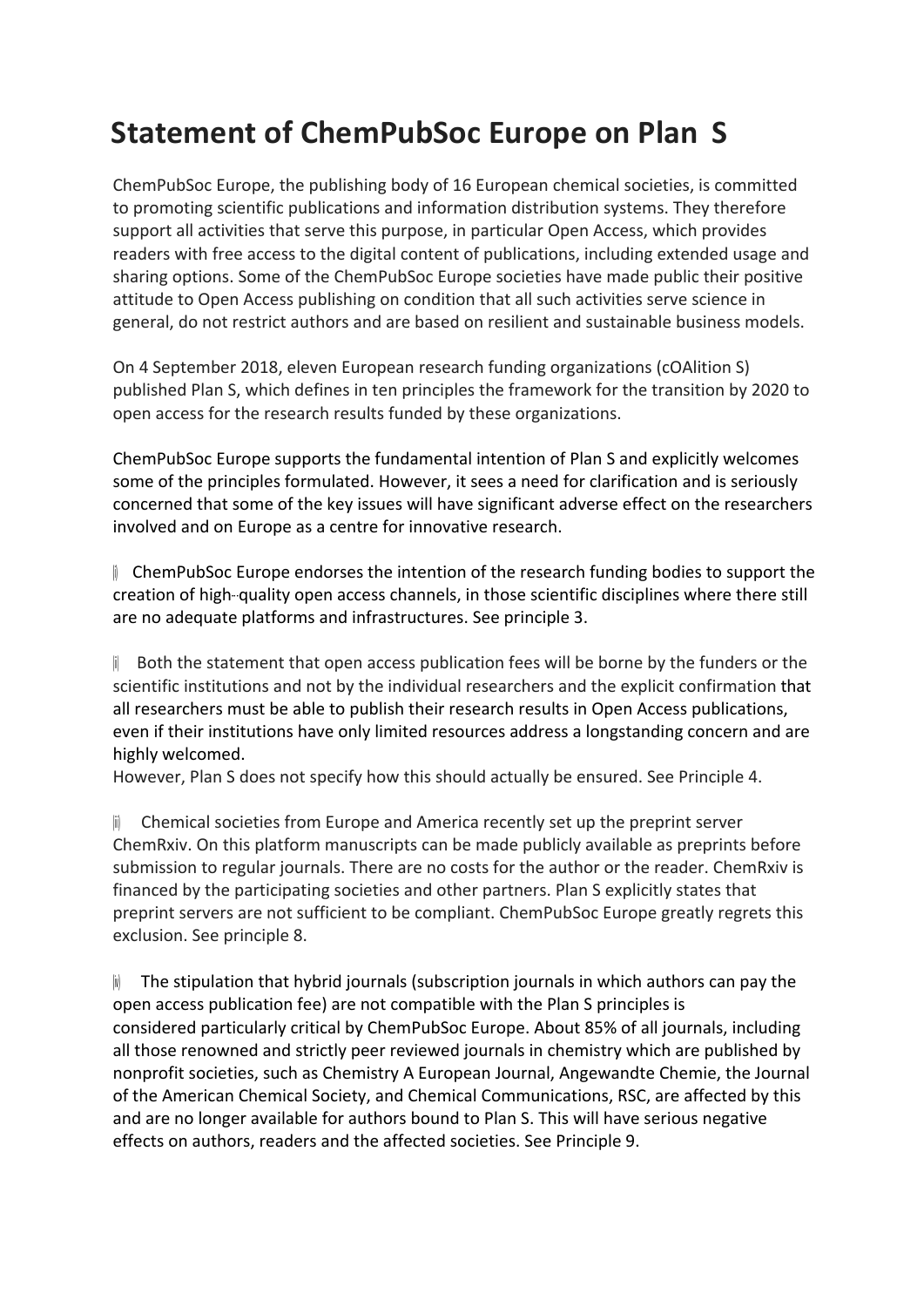$\parallel$  Standardization and capping of open access publishing fees will inevitably result in great economic pressure on high--quality and selective journals, whose costs per published article are necessarily higher because of their high rejection rates. In the field of chemistry, this also applies first and foremost to the journals published by chemical societies. Journals of average or even lower quality are favored by this business model and the number of so-called predatory journals will increase to the detriment of science. See Principle 5.

From a current perspective, broad international approval and participation in Plan S, especially from the research-intensive regions is not expected. The impact on the scientists concerned, or the consequences and risks for Europe as a centre for innovative research, if large parts of the global research enterprise do not participate in Plan S, are not addressed.

 $\vert \psi \vert$  We as ChemPubSoc Europe explicitly express our commitment to the freedom of researchers and explicitly reject mandates that oblige scientists to publish in open access journals. The exclusion of hybrid journals formulated in Plan S, the obligation to publish the work under a most liberal open license, preferably CC--BY, and the threatened sanctioning of non-compliance are major interferences with the freedom of the researcher to whom ChemPubSoc Europe cannot agree. See principles 1, 9 and 10.

ChemPubSoc Europe appeals to Plan S supporters to incorporate its concerns and those of more than 70,000 members of the chemical societies forming ChemPubSoc Europe into future considerations and implementation plans. The legitimate aim of making scientific results freely accessible to all must not be thwarted by unintended, science--damaging consequences.

**ChemPubSoc Europe** is the partnership of 16 European chemical societies with ca. 70 000 *members that publishes 15 high-quality journals (hybrid or gold Open Access) and its open magazine ChemViews on ChemistryViews. It both benefits the chemical societies financially and assists in all publishing matters, thus supporting their aim to facilitate the* dissemination of chemical knowledge within their (European) countries and worldwide.

Written by the undersigned Learned Chemical Societies of continental Europe:

- **Gesellschaft Österreichischer Chemiker, Nibelungengasse 11/6, 1010 Wien, Austria**
- **Koninklijke Vlaamse Chemische Vereniging and**
- Société Royale de Chimie, both represented by Comité van Beheer van het Bulletin **des Société Chimiques Belges, Vakgroep Analytische Chemie R.U.G., Krijgslaan 281, S-12, 9000 Gent, Belgium**
- **Czech Chemical Society, Novotného lávka 5, CZ 110 01 Praha 1, Czech Republic**
- Société Chimique de France, 250, rue Saint-Jacques, 75005 Paris, France
- Gesellschaft Deutscher Chemiker e. V., Varrentrappstraße 40-42, D-60486 Frankfurt **am Main, Germany**